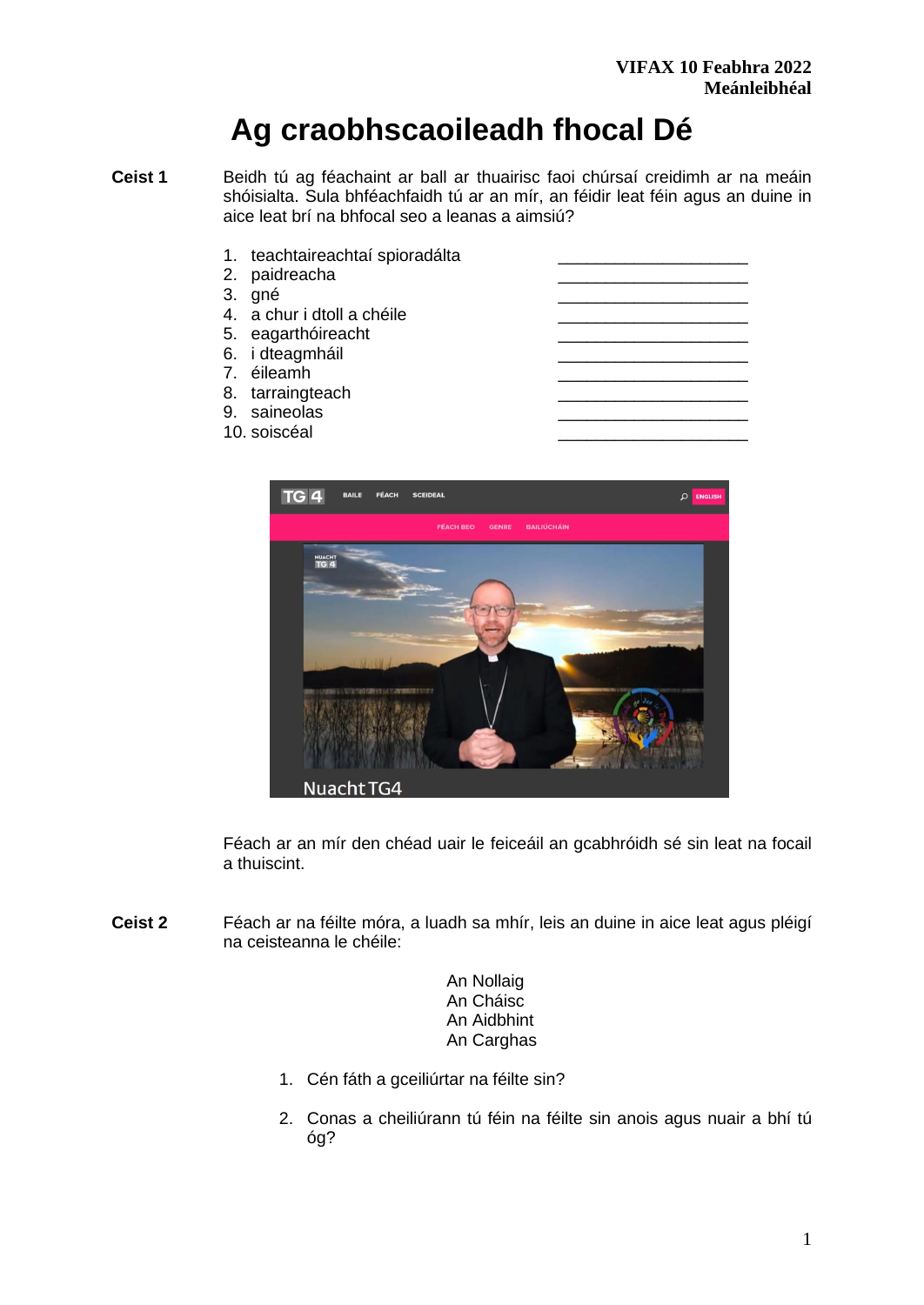- **Ceist 3** Féach ar an mír arís, agus breac síos achoimre ghearr ar ábhar na míre. Cuir d'achoimre i gcomparáid le ceann an duine in aice leat.
- **Ceist 4** Bhí a lán samplaí den tuiseal ginideach uatha sa mhír. Báin amach na lúibíní sna samplaí seo a leanas agus cuir na leaganacha cearta de na hainmfhocail sna bearnaí.

ar fud (an chruinne) ó thús (an phaindéim) **an chuidean** anns an chuidean an chuidean an chuidean an chuidean an chuidean an chuidean i gContae (an Clár) ag scaipeadh (an dea-scéal) **an chuidearach** dea-scéal (an soiscéal) \_\_\_\_\_\_\_\_\_\_\_\_\_\_\_\_\_\_\_\_

Anois déan an rud céanna leis na focail seo a bhí sa phaidir:

**Ceist 5** Na briathra frásacha

Cad é an réamhfhocal simplí a ghabhann leis na briathra seo a bhí le cloisteáil sa mhír?

| bain leas |  |  |
|-----------|--|--|
| fáiltigh  |  |  |
| teastaigh |  |  |
| freastail |  |  |
| cuir      |  |  |

Cuir in abairtí anois iad lena mbrí a léiriú.

- **Ceist 6** Pléigh na ceisteanna seo leis an duine in aice leat, nó le do ghrúpa.
	- 1. Cad a cheapann tú faoin obair a dhéanann an tEaspag Fiontán Ó Monacháin?
	- 2. Cén fáth nach bhfuil an Eaglais Chaitliceach chomh cumhachtach céanna is a bhí sí caoga bliain ó shin, dar leat?
	- 3. Cén fáth, dar leat, a mbíonn an reiligiún tábhachtach sa tsochaí i gcoitinne?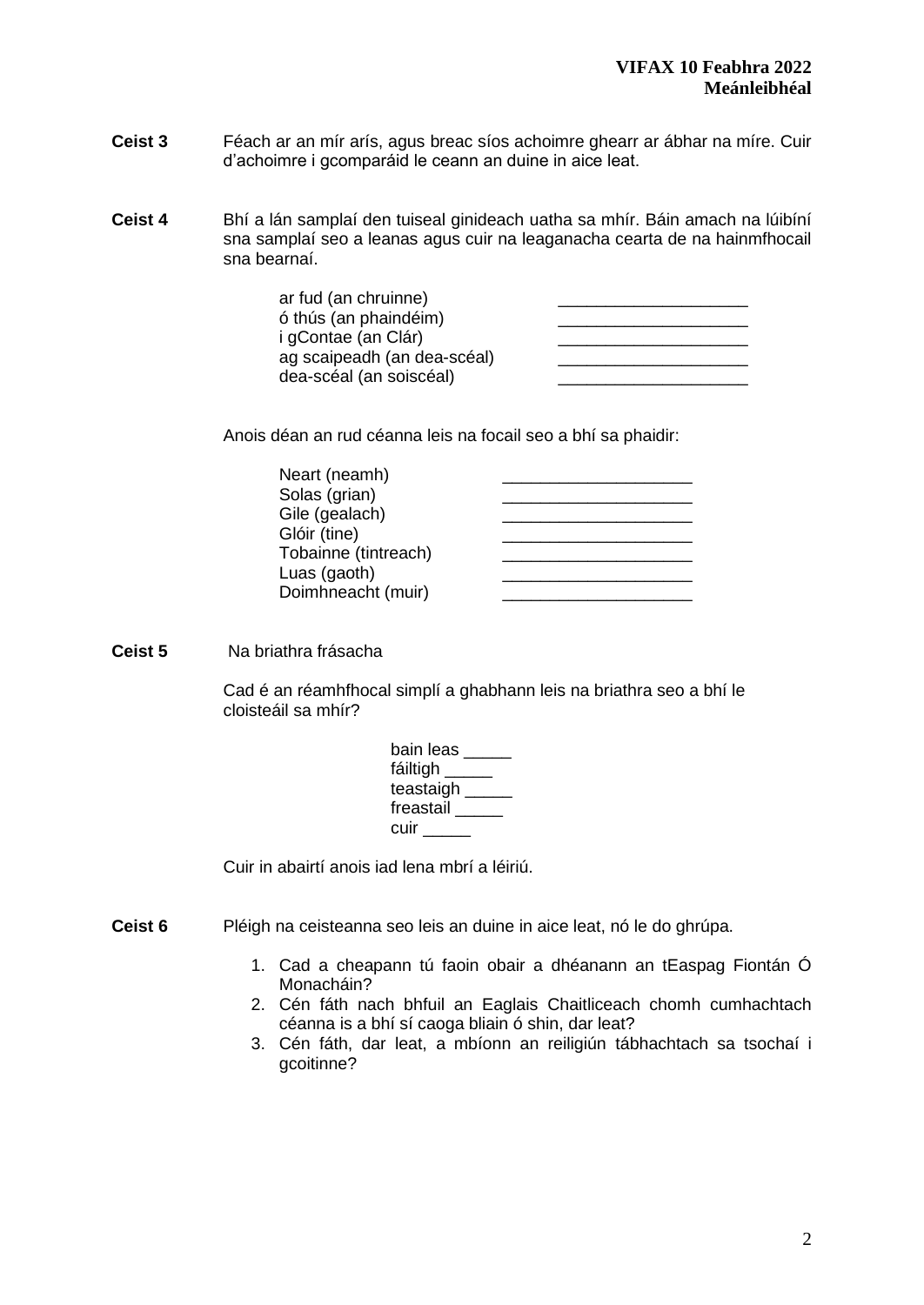# **Treoracha agus Freagraí**

# **Ceist 1**

- 1. teachtaireachtaí spioradálta *spiritual messages*
- 
- 
- 4. a chur i dtoll a chéile *to compile*
- 5. eagarthóireacht *editing*
- 6. i dteagmháil *in contact*
- 7. éileamh *demand*
- 8. tarraingteach *appealing*
- 
- 10. soiscéal *gospel*

# **Ceist 2**

Cleachtadh cainte é seo.

| An Nollaig: | Féile Chríostaí a cheiliúrann breith Íosa.                                                                                                                  |
|-------------|-------------------------------------------------------------------------------------------------------------------------------------------------------------|
| An Cháisc:  | Seo príomhfhéile na hEaglaise Críostaí, a cheiliúrann aiséirí Íosa Críost ar an<br>tríú lá tar éis a chéasta.                                               |
|             | An Aidbhint: An tréimhse ullmhúcháin chun ceiliúradh a dhéanamh ar bhreith Íosa Críost<br>um Nollaig.                                                       |
|             | An Carghas: Sa Chríostaíocht, tréimhse ullmhúcháin é an Carghas roimh an gCáisc, chun<br>aithris a dhéanamh ar an troscadh a rinne Íosa Críost san fhásach. |

# **Ceist 3**

Féach an script.

# **Ceist 4**

ar fud na cruinne ó thús na paindéime i gContae an Chláir ag scaipeadh an dea-scéil dea-scéal an tsoiscéil

neart neimhe solas gréine gile gealaí glóir tine tobainne tintrí luas gaoithe doimhneacht mara

# **Ceist 5**

bain leas as – use fáiltigh roimh – welcome teastaigh ó – want freastail ar – attend cuir amach – put out, vomit

# **Ceist 6**

Is féidir gach beirt nó triúr a chur ag déanamh an phlé seo agus ansin cuid de na ceisteanna a phlé leis an rang iomlán.

2. paidreacha *prayers* 3. gné *aspect* 9. saineolas *knowledge*